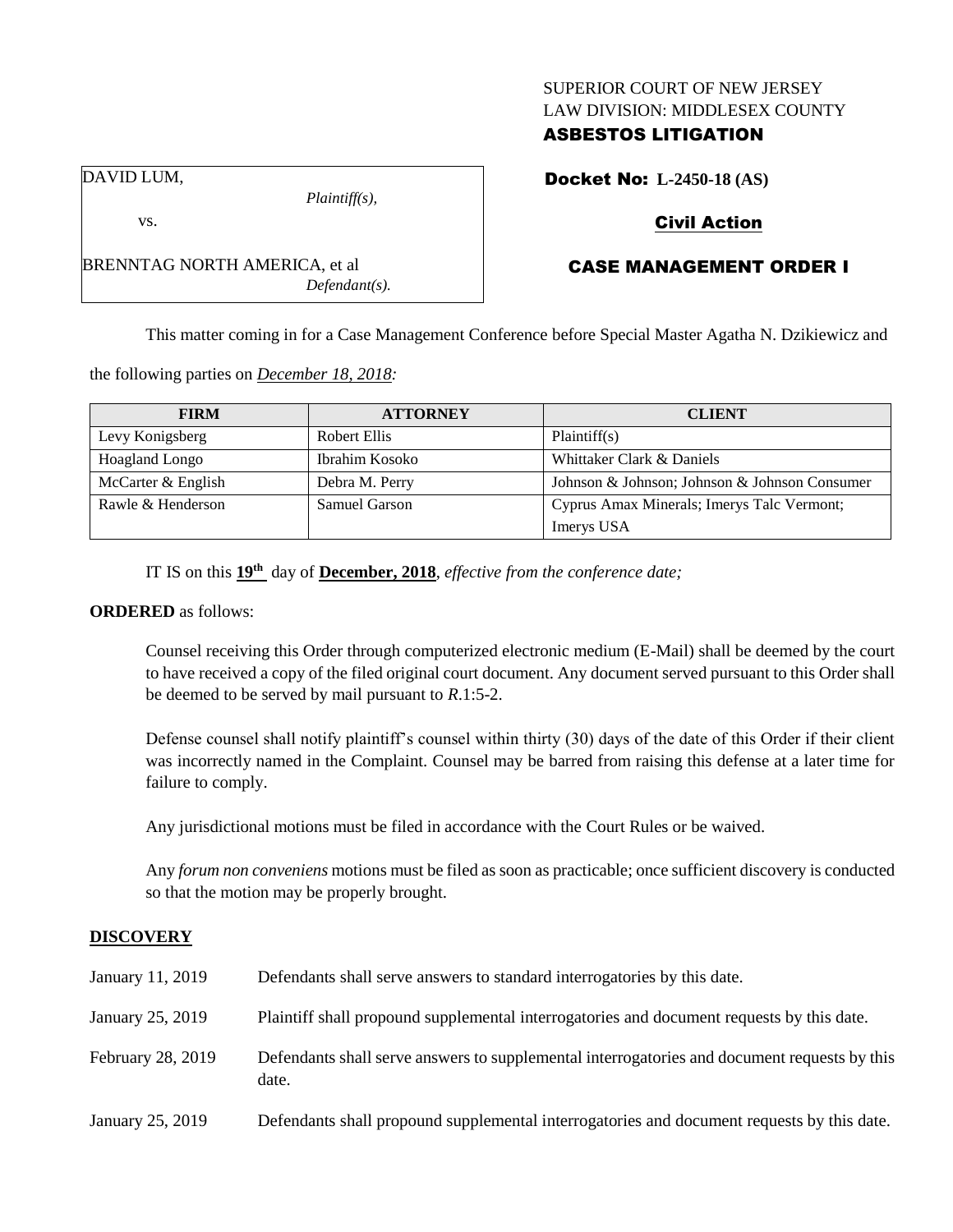| February 28, 2019 | Plaintiff shall serve answers to supplemental interrogatories and document requests by this<br>date.                                                                                                        |
|-------------------|-------------------------------------------------------------------------------------------------------------------------------------------------------------------------------------------------------------|
| March 29, 2019    | Fact discovery, including depositions, shall be completed by this date. Plaintiff's counsel shall<br>contact the Special Master within one week of this deadline if all fact discovery is not<br>completed. |
| March 29, 2019    | Depositions of corporate representatives shall be completed by this date.                                                                                                                                   |

## **EARLY SETTLEMENT**

June 14, 2019 Settlement demands shall be served on all counsel and the Special Master by this date.

### **MEDICAL EXPERT REPORT**

| April 30, 2019 | Plaintiff shall serve medical expert reports by this date.                                                                                                                                                                                               |
|----------------|----------------------------------------------------------------------------------------------------------------------------------------------------------------------------------------------------------------------------------------------------------|
| April 30, 2019 | Upon request by defense counsel, plaintiff is to arrange for the transfer of pathology specimens<br>and x-rays, if any, by this date.                                                                                                                    |
| July 12, 2019  | Defendants shall identify its medical experts and serve medical reports, if any, by this date. In<br>addition, defendants shall notify plaintiff's counsel (as well as all counsel of record) of a<br>joinder in an expert medical defense by this date. |

### **LIABILITY EXPERT REPORTS**

| April 30, 2019 | Plaintiff shall identify its liability experts and serve liability expert reports by this date or<br>waive any opportunity to rely on liability expert testimony.           |
|----------------|-----------------------------------------------------------------------------------------------------------------------------------------------------------------------------|
| July 12, 2019  | Defendants shall identify its liability experts and serve liability expert reports, if any, by this<br>date or waive any opportunity to rely on liability expert testimony. |

## **SUMMARY JUDGMENT MOTION PRACTICE**

| April 26, 2019 | Plaintiff's counsel shall advise, in writing, of intent not to oppose motions by this date. |
|----------------|---------------------------------------------------------------------------------------------|
| May 10, 2019   | Summary judgment motions shall be filed no later than this date.                            |
| June 7, 2019   | Last return date for summary judgment motions.                                              |

#### **ECONOMIST EXPERT REPORTS**

| April 30, 2019 | Plaintiff shall identify its expert economists and serve expert economist report(s), if any, by<br>this date or waive any opportunity to rely on economic expert testimony. |
|----------------|-----------------------------------------------------------------------------------------------------------------------------------------------------------------------------|
| July 12, 2019  | Defendants shall identify its expert economists and serve expert economist report $(s)$ , if any,                                                                           |

by this date or waive any opportunity to rely on economic expert testimony.

#### **EXPERT DEPOSITIONS**

August 9, 2019 Expert depositions shall be completed by this date. To the extent that plaintiff and defendant generic experts have been deposed before, the parties seeking that deposition in this case must

 $\_$  ,  $\_$  ,  $\_$  ,  $\_$  ,  $\_$  ,  $\_$  ,  $\_$  ,  $\_$  ,  $\_$  ,  $\_$  ,  $\_$  ,  $\_$  ,  $\_$  ,  $\_$  ,  $\_$  ,  $\_$  ,  $\_$  ,  $\_$  ,  $\_$  ,  $\_$  ,  $\_$  ,  $\_$  ,  $\_$  ,  $\_$  ,  $\_$  ,  $\_$  ,  $\_$  ,  $\_$  ,  $\_$  ,  $\_$  ,  $\_$  ,  $\_$  ,  $\_$  ,  $\_$  ,  $\_$  ,  $\_$  ,  $\_$  ,